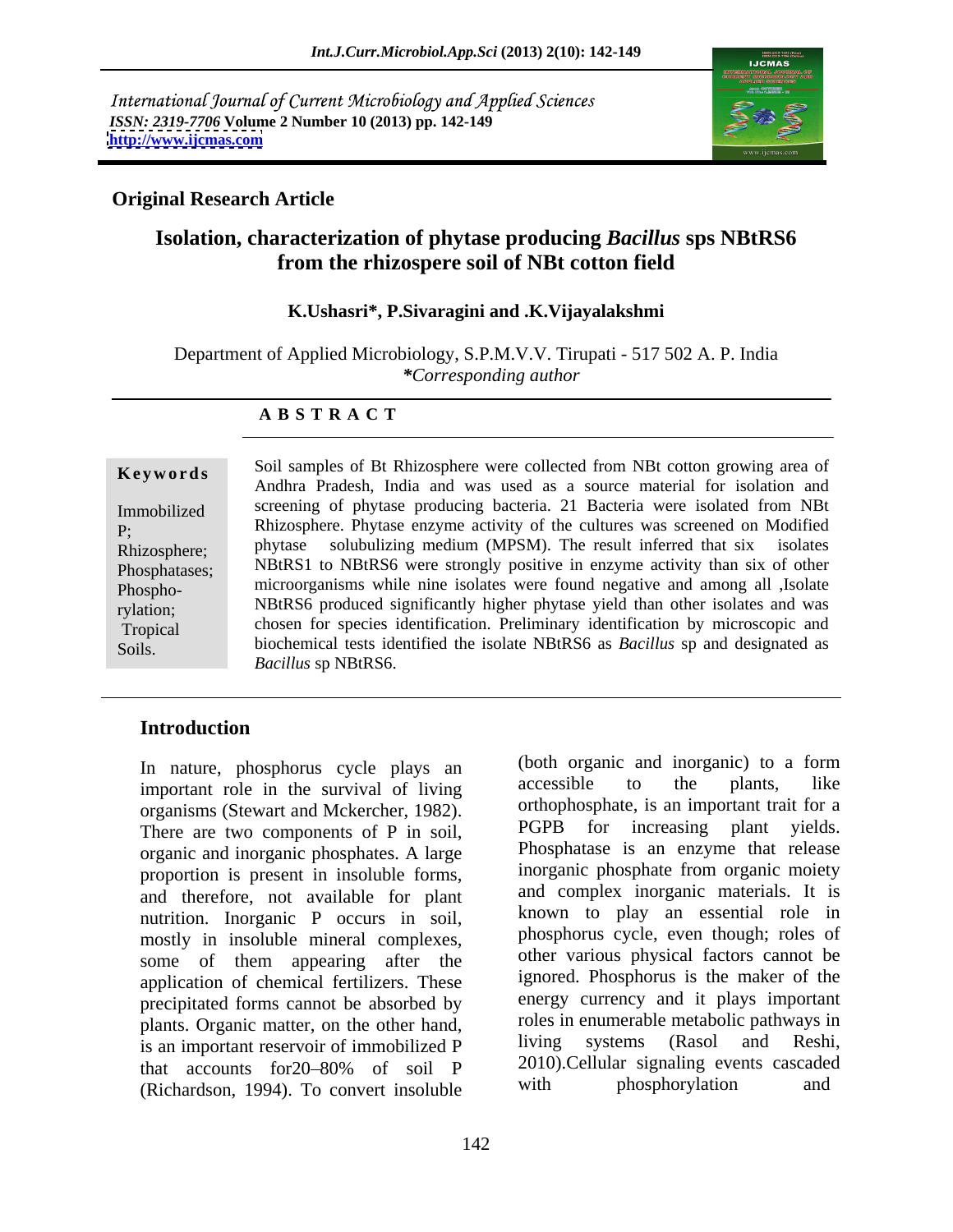dephosphorylation, are associated with an randomly collected from three sites (1 m enzyme called phosphatase (EC 3.1.3.-). apart) to make a composite sample and Soil receives various phosphatases from this was used for bacterial screening. One living organisms that play important roles gram of each sample was suspended in 10 in the solubilization of inorganic in m of sterile distilled water  $\&$  was serially phosphates (Acosta-Mortinez and diluted and  $10^{-3}$  & $10^{-4}$  dilutions of each Tabatabai, 2000). Enzymatic activities of a sample were spread on to nutrient agar soil sample are critical index of soil fertility because enzymes play an important role in nutrient cycles (Dick *et*  **Screening for best phytase producing** *al.,* 1996). In particular, phosphatases play a key role in phosphorous cycle by solubilizing organic and inorganic The plate screening was carried out for 21 phosphates into available forms that isolates from nutrient agar medium The support growth of crop plants colonies of nutrient agar were isolated (Wyszkowska and Wyszkowski, 2010). individually on(MPSM) modified phytase Released inorganic form of phosphate is screening media containing Na phytate readily soluble in soil and plant system can  $2g/L$ , NH4NO3- 5g/L, MgSO4-0.5g/L, easily uptake it as nutrient source. Soil KCl -0.5g/L,FeSO4-0.1g/L, glucosephosphatases are heterogeneous in nature 15g/L, bactoagar-15g/L, CaCl2-8% and and the enzymes have tribal names, PH 6.5 was adjusted. The plates were according to their substrates (Alvear *et al.,* incubated 37ºC for 24h. To visualize the 2005), such as phosphoric monoester hydrolases, (EC 3.1.3.) and phosphoric ammonium molybdate and 0.42% diester hydrolases (EC 3.1.4.). Importantly the first group is composed of phytase, nucleotidases, sugar phosphatases, examined for zones of clearing indicative glycerophosphatase (Cohen, 1989). of phytase activity. Efficient phytate However, the second group contains nucleases and phospholipases (Speir and formation of larger clearing zones on Ross, 1978). The present study MPSM agar (Yanke *et al.,* 1998). investigated the best phytase producer from rhizosphere of conventional cotton field.

# **Materials and Methods**

# **Isolation of phytatase producing**

Isolation of the phytase-producing bacteria NBt cotton fields in Andhraprdesh. Soil techniques described in the Mackie and samples (0-15 cm depth) were collected McCartney Practical Medical samples (0-15 cm depth) were collected using a sterile stainless steel spatula into a sterile jar. Three replicate samples were

ml of sterile distilled water & was serially dilutions of each medium and incubated for two days.

# **isolate**

 $-0.5g/L,FeSO4-0.1g/L,$ 15g/L, bactoagar-15g/L, CaCl2-8% and Clear zone equal volumes of 6.25% ammonium molybdate and 0.42% ammonium vanadate solution are flooded, in the plate and incubated and can be solubulizer was selected based on the

## **Identification of selected isolate**

# **Morphological and Biochemical tests**

**bacteria bacteria gram** staining, presence or absence of was carried out by sampling soil from biochemical tests were carried out by the The strain was initially examined for cell morphologies and cell arrangement by spores and capsules and motility using microscopy. Various morphological and biochemical tests were carried out by the techniques described in the Mackie and McCartney Practical Medical Microbiology .The various biochemical tests carried out were Indole test, Methyl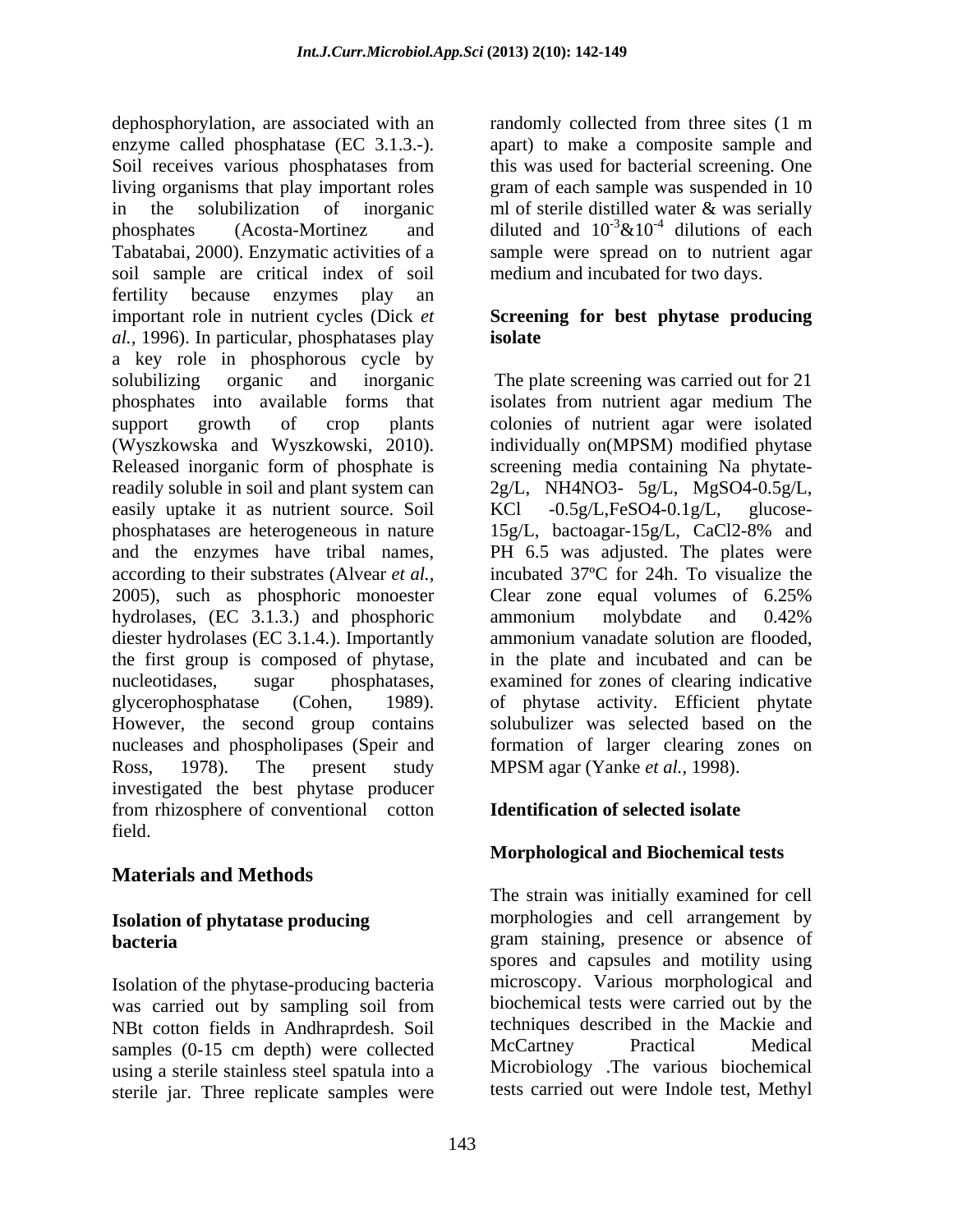red test, Voges proskauer test, Citrate utilization tests, catalase, oxidase, urease, Result and Discussion nitrate reduction, starch hydrolysis, gelatin hydrolysis, H2S production and Phytase producing bacteria was identified carbohydrate fermentation tests. The  $_{\text{by}}$  Morphological, Cultural and isolate was tested for fermentation of various sugars like Glucose, Lactose, Mannitol, Maltose, Sucrose, Xylose and Galactose, growth at various temperatures Manual of Systemic Bacteriology. (4, 10, 30, 37, 40, 45, 50, 55), NaCl

The six phytase producers NBtRS1 to NBtRS6 were inoculated in to Tryptone Soya broth and incubated at 37ºC for 24 h. 40 µL calcium phytate was added as an bydrolysis, Lecithinase, Gelatin inducer. The phosphate liberated was quantified after 2 days. Culture broth was centrifuged at 5,000 rpm for 5 min and phytate was added and incubated at 37ºC for 30 min.  $100\mu$  L reaction sample was ammonium molybdate solution: 5 N H2SO4 : acetone in the ratio of 1:1:2. and the observance of sample was measured at 405 nm (Heinonenand Lahti,

The liberation of reducing sugar was measured by dinitrosalicylic acid (DNS) method (Miller, 1959). One unit (U) of phytase was defined as the amount of enzyme required to liberate one micromole inorganic phosphate per min under the given assay conditions. Bacillus sps NBtRS6 exhibited highest phytase activity in terms of calcium phytate Units.

## **Result and Discussion**

requirement (2,4,6,8,10),growth at the NBtRS6 was was aerobic endospore different pH (5,6,7,8,9). forming, non pigmented and wrinkled with **Phytase production by the isolate** conditions. The growing cells were Gram 350  $\mu$ L of 0.1 M Tris malate buffer to  $\mu$  utilization of sugars like Starch. Maltose 50 L supernatant to which 4 L of sodium added to the solution containing 10mM Histidine L-Lucine D-Alanine by Morphological, Cultural and Biochemical characteristics of the selected bacterial isolate NBtRS6 was carried out according to the Guidelines of Bergey's Manual of Systemic Bacteriology. Morphological studies had revealed that concentric rings. The organism was positive for growth under anaerobic positive, motile with rod shape. BtRS6 showed positive results for casein hydrolysis, Voges proskauer, Citrate utilization, Urease, H2S production, Starch hydrolysis, Lecithinase, Gelatin liquefaction, Arginine dihydrolysis, and Phosphate solubilization reactions. The NBtRS6 was also positive for the utilization of sugars like Starch, Maltose, Glucose, Lactose, Mannitol ,Maltose, Sucrose, Galactose, Glycerol. Negative towards suucinate, R -Alanine, L- Histidine, L-Lucine, D-Alanine.

Enzyme reaction was allowed for 30 min pH range of 7.0 to 9.0 and showed salt 1981). the temperature ranging from  $4^{\circ}C - 55^{\circ}C$ The isolate grew well in nutrient broth at tolerance at NaCl concentration up to 10 (w/v) .Bacterial growths was observed in with an optimum growth around 37ºC. It was identified as *Bacillus* sps and designated as *Bacillus* NBtRS6.After Identification of bacterial culture, the efficacy of the organism for phytase production was determined using the basal mineral salts medium. Phytase activity was of NBtRS6 isolate was determined according to Tryptic Soya Method.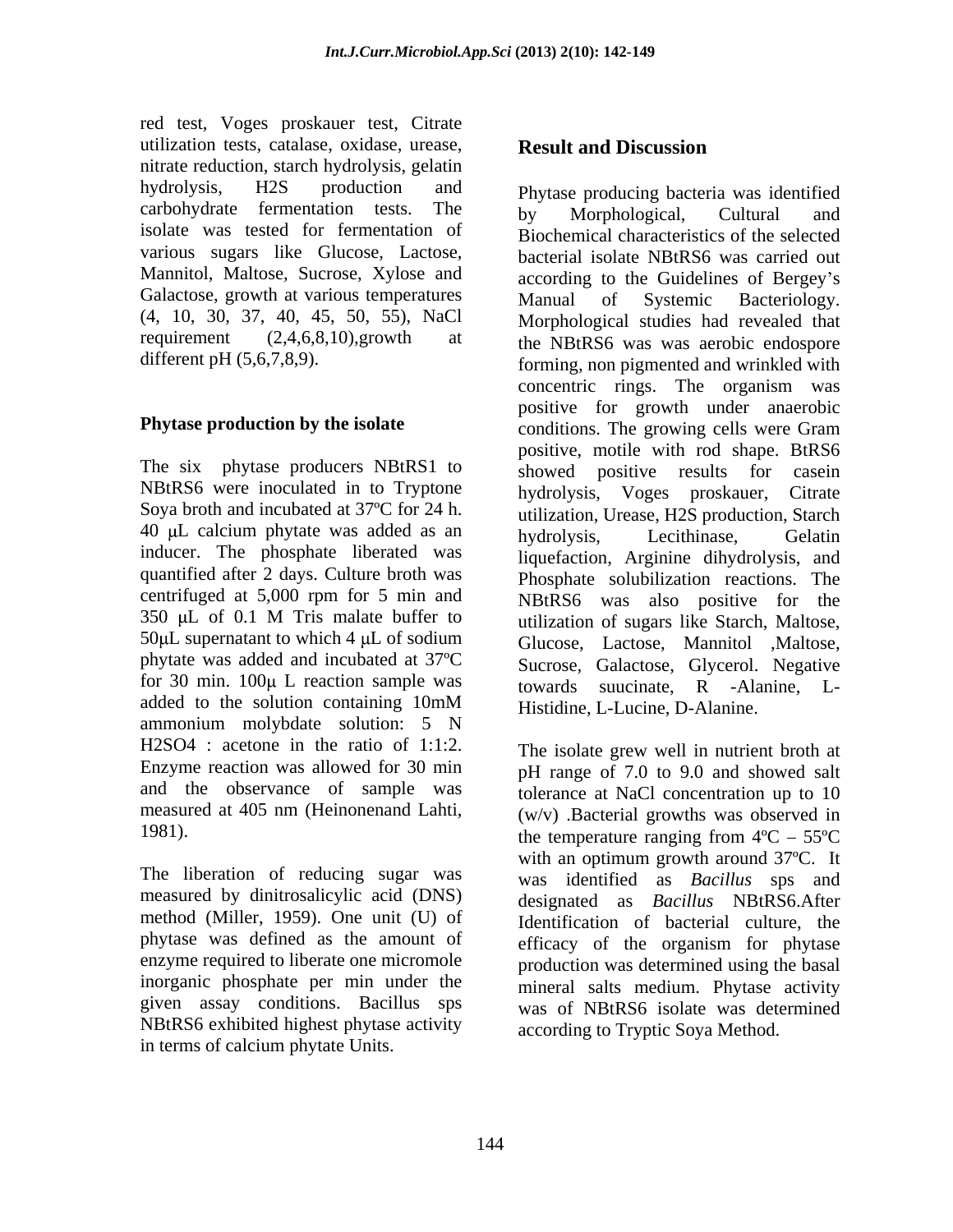| <b>Isolate</b> | Colony diameter, | Halo diameter,    | Hydrolysis Efficiency, |
|----------------|------------------|-------------------|------------------------|
|                | $C$ (mm)         | $\mathbf{Z}$ (mm) | $Z-C/C(\% )$           |
| NBtRS1         |                  | 22                | 100                    |
| NBtRS2         | $\perp$          | 27                | 125                    |
| NBtRS3         | 10               | 21                | 110                    |
| NBtRS4         | 15               | 32                | 113                    |
| NBtRS5         |                  | 23                | 109                    |
| NBtRS6         | 12               | 30                | 150                    |
| NBtRS7         | 30               | 35                | 17                     |
| NBtRS8         |                  |                   | 12.5                   |
| NBtRS9         | 33               | 36                |                        |
| NBtRS10        | 30               | 32                |                        |
| NBtRS11        | 28               | 33                | 18                     |
| NBtRS12        | 20               | 24                | 20                     |

**Table.1** Hydrolysis efficiency of the isolates

A total of 21 colonies showed growth on there is no large atmospheric source that nutrient agar media plates on incubation. can be made biologically available (Ezawa Out of 21 colonies, six were strongly positive in enzyme activity than six of stem strength, flower and seed formation, other microorganisms, as indicated by the crop maturity and production-fixation in clear zone of hydrolysis around them. legumes, crop quality, and resistance to While NINE isolates were found negative plant diseases are the attributes associated for phytase production on MPSM. And are with phosphorus nutrition.. Soil P designated as NBtRS1-NBtRS21. Among dynamics is characterized by the 21 isolates, NBtRS6 isolate which physicochemical (sorption-desorption) and showed maximum activity was biological (immobilization-mineralization) characterized as *Bacillus* sps NBtRS6.

release of  $1\mu$  mole of phytase per min was

Phosphorus (P) is a major growth-limiting (Dodor and Tabatabai, 2003 nutrient, and unlike the case for nitrogen,

*et al.,* 2002). Root development, stalk and with phosphorus nutrition.. Soil P dynamics is characterized by processes.

The amount of soluble reducing sugars Soil microorganisms play a key role in soil that was glucose released from production P dynamics and subsequent availability of sugars was determined. Phytase activity phosphate to plants (Richardson, 2001). was expressed in terms of inorganic Release of organic anions, and production phosphate released. The volume of of siderophores and acid phosphatase by NBtRS6 isolate filterate responsible for Plant roots / microbes (Yadaf and considered to be one unit of inorganic (Tarafdar and Claasen, 1988) enzymes phosphate. Since *Bacillus* NBtRS6 had hydrolyze the soil organic P or split P been detected to exhibit highest phytase from organic residues. The largest portion activity in terms of 0.08U/ml . of extracellular soil phosphatases is Tarafdar, 2001) or alkaline phosphatase derived from the microbial population (Dodor and Tabatabai, 2003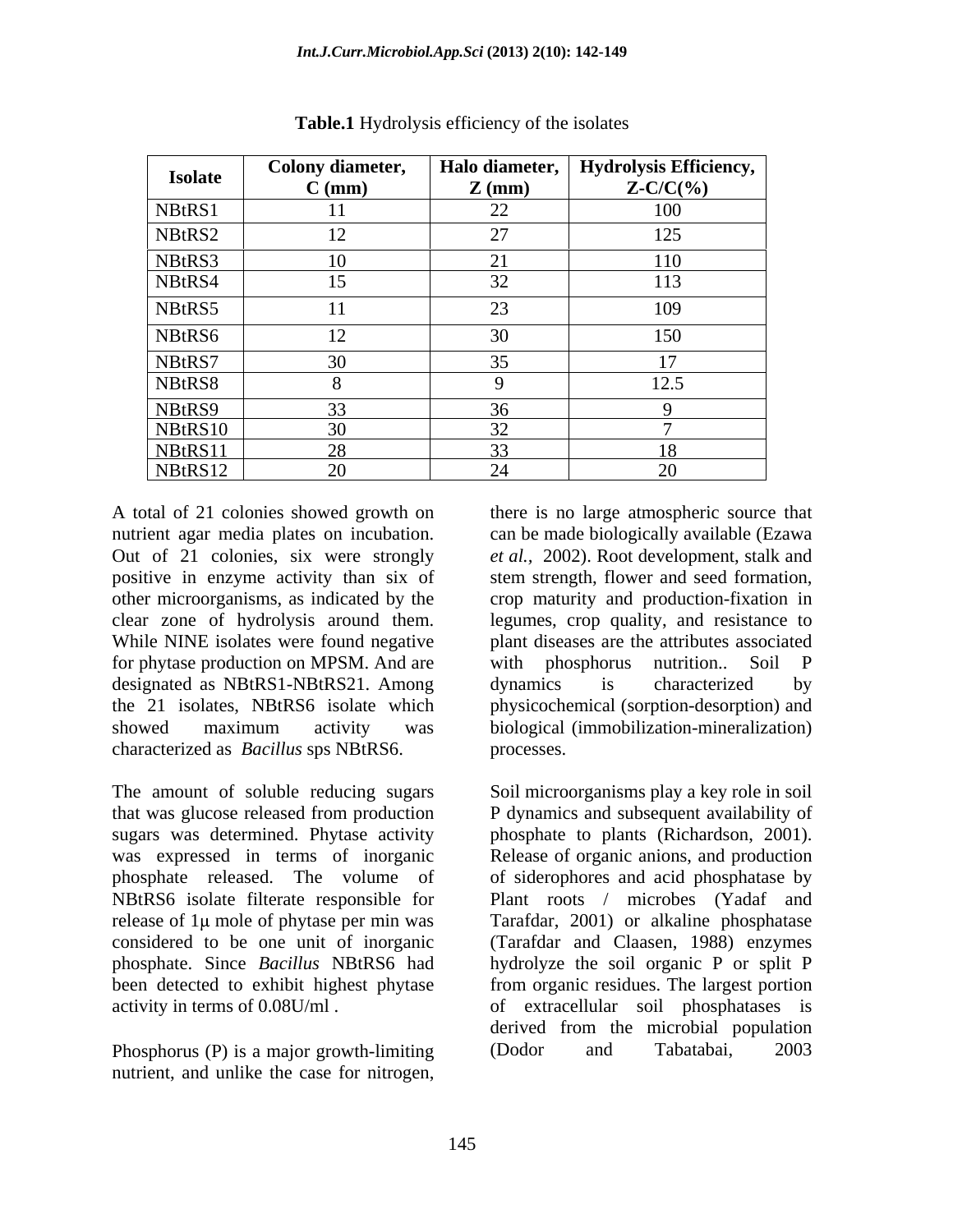**Table.2** Morphological and biochemical tests for identification of Bacterial isolate

| the contract of the contract of the contract of the contract of the contract of<br><b>Identification tests Bacterial isolate</b>             |
|----------------------------------------------------------------------------------------------------------------------------------------------|
| Colony morphology                                                                                                                            |
| Configuration Round, Concentric,                                                                                                             |
| Cream, Wrinkled                                                                                                                              |
| <b>Margins Entire</b>                                                                                                                        |
| Surface Butyraceous                                                                                                                          |
| <b>Elevation Slightly Raised</b>                                                                                                             |
| Pigmentation -                                                                                                                               |
| Opacity Opaque<br>Gram's reaction Positive                                                                                                   |
|                                                                                                                                              |
| Cell shape Rods                                                                                                                              |
| Size( $\mu$ m) 3-5 $\mu$ m in length, width                                                                                                  |
| $1.0 - 1.2 \mu m$ in width                                                                                                                   |
| $\begin{array}{c}\n\text{Spores } +\\ \text{Motility } +\end{array}$                                                                         |
|                                                                                                                                              |
| <b>Physiological tests</b>                                                                                                                   |
|                                                                                                                                              |
| Growth at temperature<br>$4^{0}C -$<br>$10^{0}C -$<br>$30^{0}C +$<br>$37^{0}C +$<br>$40^{0}C +$<br>$45^{0}C +$<br>$50^{0}C +$<br>$55^{0}C +$ |
|                                                                                                                                              |
|                                                                                                                                              |
|                                                                                                                                              |
|                                                                                                                                              |
|                                                                                                                                              |
|                                                                                                                                              |
|                                                                                                                                              |
|                                                                                                                                              |
|                                                                                                                                              |
| <b>Growth in NaCl</b> $(\%)$                                                                                                                 |
|                                                                                                                                              |
| $2+$                                                                                                                                         |
|                                                                                                                                              |
| $\begin{array}{ c } 4+6+6+8+1 \end{array}$                                                                                                   |
| $10 +$                                                                                                                                       |
|                                                                                                                                              |
| Growth at Ph                                                                                                                                 |
|                                                                                                                                              |
| $5 -$                                                                                                                                        |
| $\begin{bmatrix} 6 \\ 7 + \\ 8 + \\ 9 + \end{bmatrix}$                                                                                       |
|                                                                                                                                              |
|                                                                                                                                              |
|                                                                                                                                              |
| Growth under anaerobic condition $+$                                                                                                         |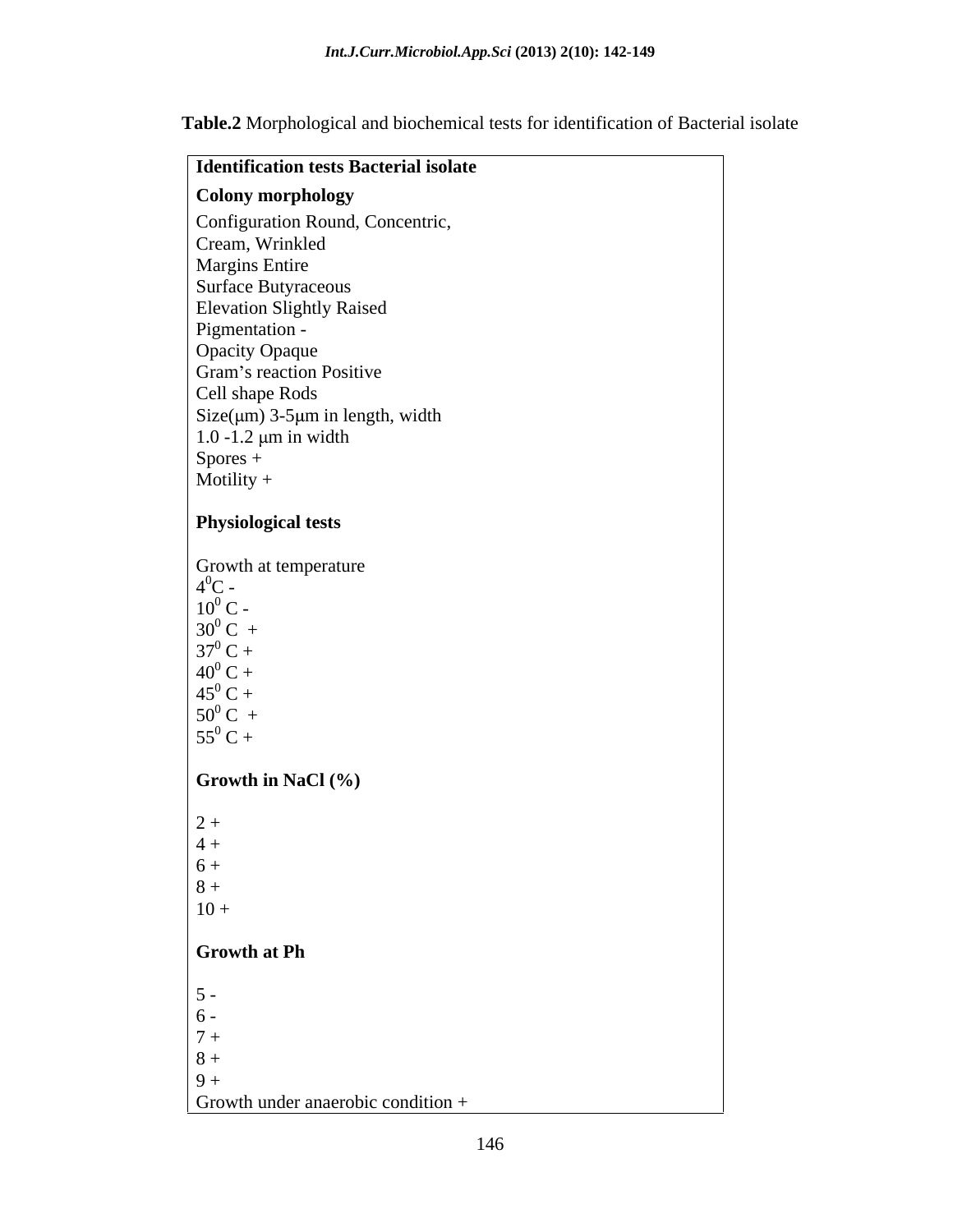### **Biochemical tests**

Indole test – Methyl red test - Voges proskauer test + Citrate utilization test - H2S production - Gelatin hydrolysis + Urea hydrolysis + Starch hydrolysis + Lectinase + Lipase (Tween 80 hydrolysis) - Catalase test + Oxidase test - Denitrification - The set of the set of the set of the set of the set of the set of the set of the set of the set of the set of the set of the set of the set of the set of the set of the set of the set of the set of the se Arginine dihydrolase + and the set of the set of the set of the set of the set of the set of the set of the set of the set of the set of the set of the set of the set of the set of the set of the set of the set of the set Phosphate solubilization + Chitinase + Casein hydrolysis + Degradation of Tyrosine + Nutritional characteristics Starch + Maltose + Glucose + Lactose+ Mannitol + Maltose+ Sucrose+ Galactose+ Xylose- Glycerol + the contract of the contract of the contract of the contract of the contract of the contract of the contract of the contract of the contract of the contract of the contract of the contract of the contract of the suucinate - The contract of the contract of the contract of the contract of the contract of the contract of the contract of the contract of the contract of the contract of the contract of the contract of the contract of th L-Alanine - L-histidine - L-lucine - The contract of the contract of the contract of the contract of the contract of the contract of the contract of the contract of the contract of the contract of the contract of the contract of the contract of the D-alanine – Social Contract of the set of the set of the set of the set of the set of the set of the set of the set of the set of the set of the set of the set of the set of the set of the set of the set of the set of the

Microorganisms are integral to the soil the dephosphorylating action on organic phosphorus (P) cycle and as such play an compounds by a wide spectrum of important role in mediating the availability of P to plants. Organic phosphate can be is essential to bring about some microbial solubilized by bacterial Organic acids, after which free phosphates may organic compounds in soil to make sometimes be liberated by hydrolysis or

enzymes released from microorganisms. It transformations of both inorganic and available of this element to plants.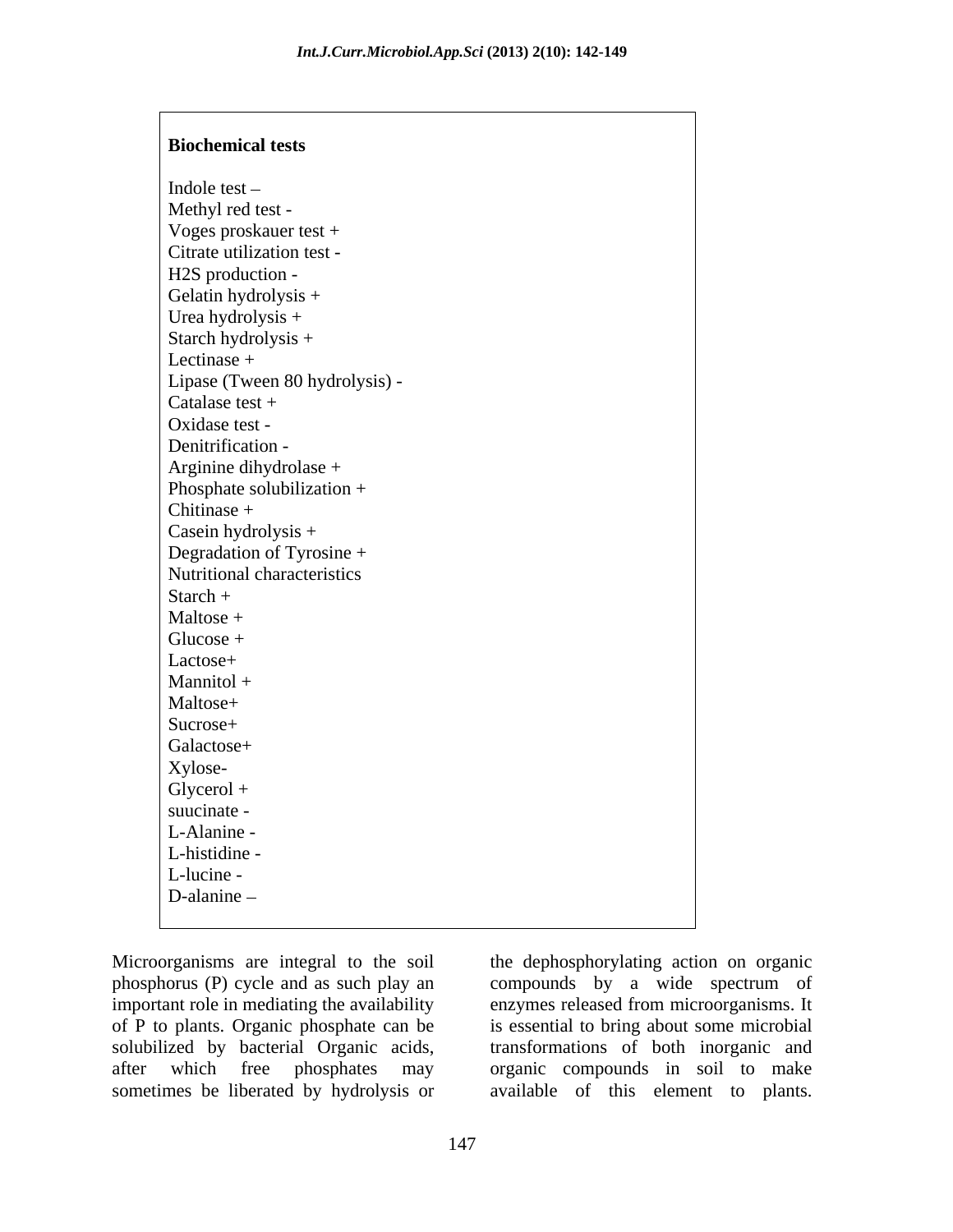*Enterobacter agglomerans* solubilizes hydroxyapatite and hydrolyze the organic P (Kim *et al .*, 1998). Mixed cultures of PSMs (*Bacillus, Streptomyces, and* of the hexaphosphates of myo-inositol, *Pseudomonas* etc.) are most effective in mineralizing organic phosphate (Molla *et al.,* 1984). The mineralization of Aust. J. Biol. Sci. 23: 1207-1220. organically bound phosphorus, which forms a major fraction of the soil P capital (Harrison, 1979), is essential to the maintenance of the phosphorus cycle and Soil Sci. 166:7–13. the Replenishment of the available P in the Ezawa, T., S. E. Smith and Smith, F.A. soil in forest ecosystems (Harrison, 1985). 2002. P metabolism and transport in

The insightful microbial contribution to plant P nutrition and opportunities for manipulating specific microorganisms to enhance P availability in soil has therefore been of considerable interest over many 28:897-906. decades. This interest is accentuated by P Harrison, A.F., 1985. Effects of deficiency being common in weathered environment and management on and tropical soils throughout the world, by rising costs of P fertilizer, and because the efficiency of P use by plants from soil and  $:163-179$ fertilizer sources is often poor despite many soils containing a relatively large a new and convenient colorimetric amount of total P that is only sparingly determination of inorganic available to plants.. Exploitation of microorganism's to increase the the assay of inorganic availability of P in soil therefore is an attractive suggestion for developing a

- Mildner, P. 1984. Physicochemical and kinetic properties of acid phosphatase from *Saccharomyces cerevisiae*. J.
- Cappuccino, J. G., and Sherman, N. 2010. Block Fert Soils. 26:79-87.<br>
phosphate solubulization In Latif. A. E., and Hashem. 2011. International student edition.8th Ed. Addison Wesely Publication. 343-344.
- Cosgrove, D. J., 1970. Inositol phosphate

phosphatases of microbiological origin. Inositol phosphate intermediates in the dephosphorylation scylloinositol, and D-chiroinositol by a bacterial (Pseudomonas sp.) phytase.

- Dodor, D. E., and Tabatabai, A.M. 2003. Effect of cropping systems on phosphatases in soils. J. Plant Nutr. Soil Sci. 166:7–13.
- Ezawa, T., S. E. Smith and Smith, F.A. 2002. <sup>P</sup> metabolism and transport in AM fungi. Plant Soil 244:221- 230.Richardson, A. E. 2001. Prospects for using soil microorganisms to improve the acquisition of phosphorus by plants. Aust. J. Plant Physiol. 28:897-906.
- Harrison, A.F., 1985. Effects of environment and management phosphorus cycling in terrestrial ecosystems. J .Environ. Manage. 20 :163–179
- Heinonen, J. K., and Lahti, R. J. 1981. A new and convenient colorimetric determination of inorganic orthophosphate and its application to the assay of inorganic pyrophosphatase. Anal. Biochem.113: 313-317.
- more sustainable agriculture. Joel, R., Cherry, E. Glenn and Falholt, **References** environmental microbiology Enzymes: N.P. 2003. Encyclopedia of Biotechnological Applications.
- Barbaric, S., B. Kozulic, B. Reis, and Kim, K. Y., D., Jordan and McDonald,<br>Mildner P 1984 Physicochemical and G.A. 1998. Effect of phosphate-Biol. Chem. 259: 878-879. growth and soil microbial activity.<br>
Biol. Fert.Soils. 26:79-87. Kim, K. Y., D., Jordan and McDonald, G.A. 1998. Effect of phosphate solubilizing bacteria and vesicular arbuscular mycorrhizae on tomato growth and soil microbial activity. Biol. Fert.Soils. 26:79-87.
	- phosphate solubulization. In Latif, A. E., and Hashem. 2011. Microbiology a Laboratory Manual. Molecular Genetic Identification of<br>International student edition 8th Ed and Yeast Strains Isolated from Egyptian Latif, A. E., and Hashem. 2011. Molecular Genetic Identification of Yeast Strains Isolated from Egyptian Soils for Solubilization of Inorganic Phosphates and Growth Promotion of